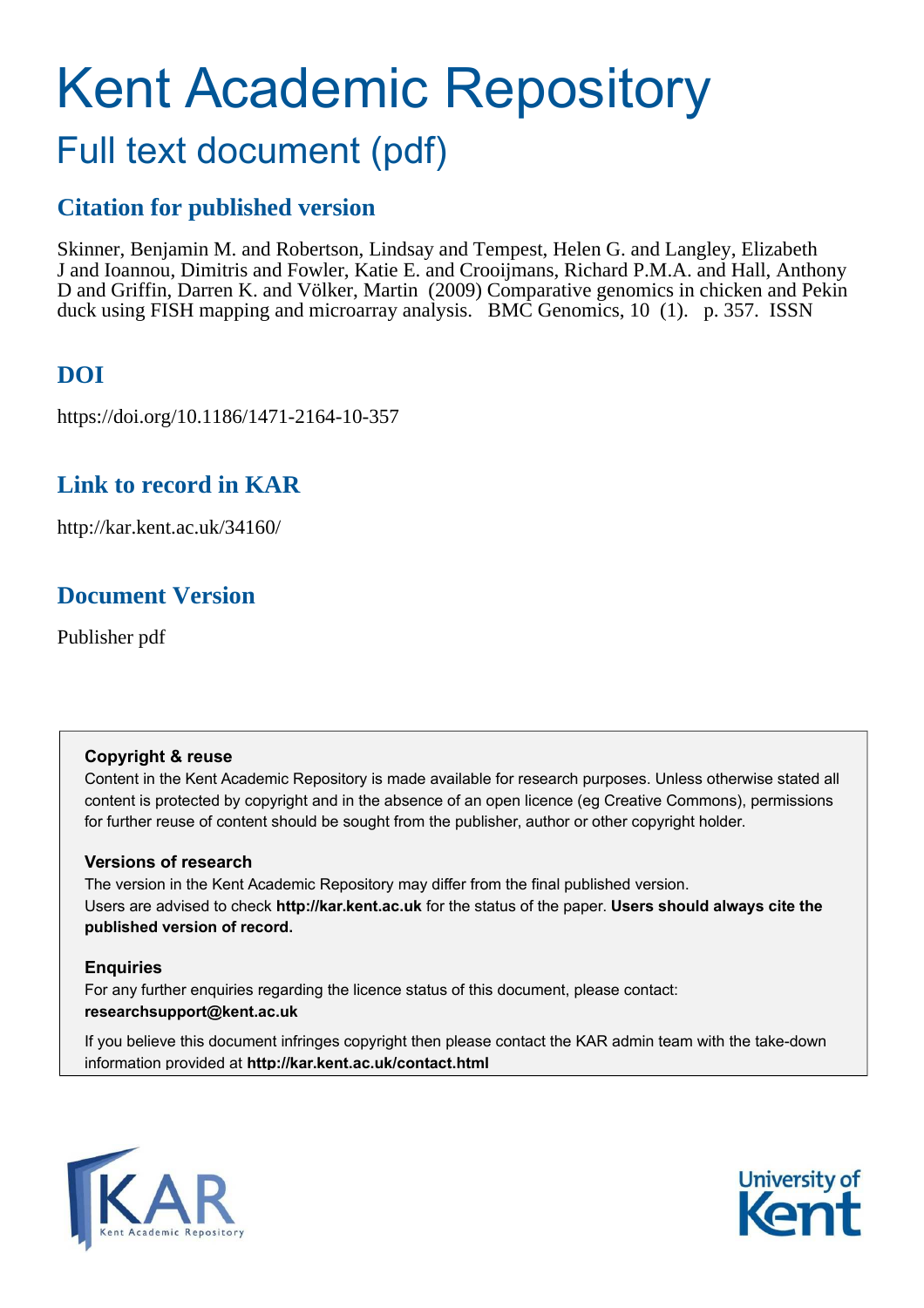### Research article **Contract Contract Contract Contract Contract Contract Contract Contract Contract Contract Contract Contract Contract Contract Contract Contract Contract Contract Contract Contract Contract Contract Contra**

## **Comparative genomics in chicken and Pekin duck using FISH mapping and microarray analysis**

Benjamin M Skinner<sup>1</sup>, Lindsay BW Robertson<sup>1,2</sup>, Helen G Tempest<sup>1,3</sup>, Elizabeth J Langley<sup>1</sup>, Dimitris Ioannou<sup>1</sup>, Katie E Fowler<sup>1</sup>, Richard PMA Crooijmans<sup>4</sup>, Anthony D Hall<sup>5</sup>, Darren K Griffin\*†1 and Martin Völker†1

Address: <sup>1</sup>Department of Biosciences, University of Kent, Canterbury, CT2 7NJ, UK, <sup>2</sup>Institute of Cancer Research, Belmont, Surrey, SM2 5NG, UK, <sup>3</sup>Bridge Genoma, 1 St Thomas Street, London Bridge, London, SE1 9RY, UK, <sup>4</sup>Animal Breeding and Genomics Centre, Wageningen University, Marijkeweg 40, 6709 PG Wageningen, The Netherlands and <sup>5</sup>Cherry Valley Ltd, Rothwell, Market Rasen, Lincolnshire, LN7 6BJ, UK

Email: Benjamin M Skinner - bs74205@gmail.com; Lindsay BW Robertson - Lindsay.Robertson@icr.ac.uk; Helen G Tempest - h.tempest@thebridgecentre.co.uk; Elizabeth J Langley - E.J.Langley@kent.ac.uk; Dimitris Ioannou - di9@kent.ac.uk; Katie E Fowler - kef20@kent.ac.uk; Richard PMA Crooijmans - Richard.Crooijmans@wur.nl; Anthony D Hall - D.K.Griffin@kent.ac.uk; Darren K Griffin\* - D.K.Griffin@kent.ac.uk; Martin Völker - mv53121@gmail.com

\* Corresponding author †Equal contributors

Published: 5 August 2009

*BMC Genomics* 2009, **10**:357 doi:10.1186/1471-2164-10-357

[This article is available from: http://www.biomedcentral.com/1471-2164/10/357](http://www.biomedcentral.com/1471-2164/10/357)

© 2009 Skinner et al; licensee BioMed Central Ltd.

This is an Open Access article distributed under the terms of the Creative Commons Attribution License [\(http://creativecommons.org/licenses/by/2.0\)](http://creativecommons.org/licenses/by/2.0), which permits unrestricted use, distribution, and reproduction in any medium, provided the original work is properly cited.

Received: 18 March 2009 Accepted: 5 August 2009

#### **Abstract**

**Background:** The availability of the complete chicken (*Gallus gallus*) genome sequence as well as a large number of chicken probes for fluorescent *in-situ* hybridization (FISH) and microarray resources facilitate comparative genomic studies between chicken and other bird species. In a previous study, we provided a comprehensive cytogenetic map for the turkey (*Meleagris gallopavo*) and the first analysis of copy number variants (CNVs) in birds. Here, we extend this approach to the Pekin duck (*Anas platyrhynchos*), an obvious target for comparative genomic studies due to its agricultural importance and resistance to avian flu.

**Results:** We provide a detailed molecular cytogenetic map of the duck genome through FISH assignment of 155 chicken clones. We identified one inter- and six intrachromosomal rearrangements between chicken and duck macrochromosomes and demonstrated conserved synteny among all microchromosomes analysed. Array comparative genomic hybridisation revealed 32 CNVs, of which 5 overlap previously designated "hotspot" regions between chicken and turkey.

**Conclusion:** Our results suggest extensive conservation of avian genomes across 90 million years of evolution in both macro- and microchromosomes. The data on CNVs between chicken and duck extends previous analyses in chicken and turkey and supports the hypotheses that avian genomes contain fewer CNVs than mammalian genomes and that genomes of evolutionarily distant species share regions of copy number variation ("CNV hotspots"). Our results will expedite duck genomics, assist marker development and highlight areas of interest for future evolutionary and functional studies.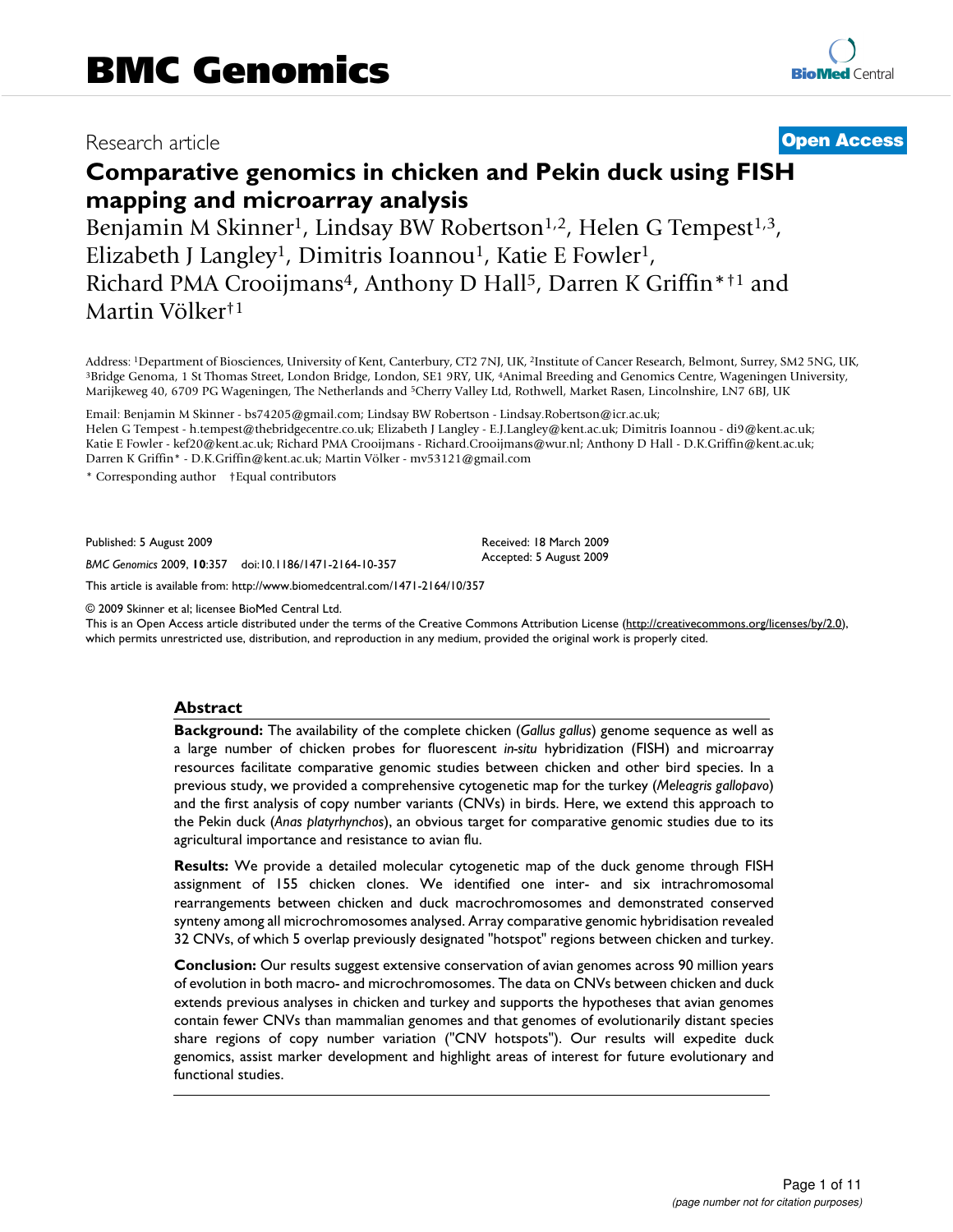#### <span id="page-2-0"></span>**Background**

Comparative genomics allows the transfer of genomic information from a well-characterized species to another that is less well described. It can be applied at all levels from that of the chromosome to the genome sequence. However, despite the recent advances in sequencing technologies, the considerable effort involved in producing a genome sequence assembly is reflected by the small number of vertebrate genomes that have been sequenced to date. In birds, there is only one published genome sequence, that of the chicken [\[1\]](#page-9-0), with the zebra finch genome due to be published soon.

Combining cross-species fluorescent in-situ hybridization (FISH) and microarray analysis using resources developed in the chicken provides a powerful tool for the identification of gross genomic rearrangements, gene gains/losses, copy number variants (CNVs) and gene order in other bird species. These techniques do not require sequence data for any species other than the reference (i.e. chicken). We have previously successfully used this approach for a genome wide comparison of chromosomal rearrangements and CNVs between chicken and turkey[\[2\]](#page-9-1). This revealed a strong conservation of genome structure over about 30 million years of evolution between chicken and turkey[[3](#page-9-2)]. In particular, our results suggested that, when compared to mammalian genomes, bird genomes contain a low number of CNVs (i.e. polymorphisms in the number of copies of a DNA fragment 1 kb or larger[[4](#page-9-3)], with the exception of insertions or deletions of transposable elements[\[5\]](#page-9-4)). The latter finding indicates that patterns of CNVs in bird genomes mirror the low number of chromosomal rearrangements in this phylogenetic group[[2](#page-9-1),[6](#page-9-5)].

Following on from the turkey, the Pekin duck (*Anas platyrhynchos*, APL) is the next obvious target among domestic birds for detailed genomic studies due to its agricultural importance, with worldwide duck consumption being between 4 and 5% of the total poultry market[[7](#page-9-6)]. Duck is also an important target for immunological studies because of its resistance to avian influenza[\[8\]](#page-9-7). Despite this, genomic information about the duck is limited to a few linkage and physical mapping studies. Huang *et al*. [\[9\]](#page-9-8) produced a preliminary genetic map based on 240 microsatellite loci and assigned 11 out of 19 linkage groups to ten duck (APL) chromosomes by FISH mapping of 28 BACs. Cross-species chromosome painting and G-banding studies [\[10](#page-9-9)[-12](#page-9-10)] have suggested one interchromosomal difference between the chicken and duck karyotypes – the ancestral chromosomes 4 and 10, fused in the chicken lineage to give GGA4q and GGA4p respectively, remain separate in duck[[6](#page-9-5)]. This interchromosomal rearrangement presumably explains the difference in diploid chromosome number between the two species, which is  $2n = 78$ in chicken and  $2n = 80$  in duck. FISH mapping of 57

chicken BACs revealed small intrachromosomal rearrangements in APL2, 7, 8 and Z and confirmed synteny for GGA9, 11, 13–15, 18 and 28 in the duck genome[\[13](#page-9-11)]. However, no molecular markers are available for the remaining microchromosomes, which are indistinguishable by conventional cytogenetics. It is also unclear which duck chromosome corresponds to GGA4p (ancestral chromosome 10). Thus, from a molecular cytogenetic standpoint, the duck genome is at present only partially defined, and given the low number of physical markers mapped by FISH, it is possible that hitherto undetected intrachromosomal rearrangements exist.

No data are currently available concerning CNVs in duck or indeed any other bird species than chicken and turkey. CNVs have been found to contribute significantly to normal and disease-related genetic and phenotypic variation in humans and other primates[[5](#page-9-4),[14](#page-9-12)]. Studies of the evolutionary significance of CNVs have largely focused on primates and revealed numerous lineage-specific gene gains and losses and CNVs (e.g. [[15-](#page-9-13)[20](#page-9-14)]).

Our previous study of CNVs in chicken and turkey revealed a total of 16 CNVs[[2](#page-9-1)]. Five of these CNVs appear to be shared in layer and broiler chickens, and in turkey, at regions dubbed "CNV hotspots" (i.e. genomic regions in which CNVs of approximately equal size were found in both chicken breeds and in turkey). Given that the contribution of CNVs to phenotypic variation is becoming increasingly clear, analyses of this kind of structural variation in organismic groups other than mammals are clearly needed.

Here, we present a detailed molecular cytogenetic map for the duck based on comparative FISH mapping of 155 chicken BACs, which revealed several hitherto undescribed intrachromosomal rearrangements. We also provide an analysis of CNVs in the duck genome by array comparative genomic hybridisation (array CGH) of duck DNA to a commercially available chicken whole-genome oligonucleotide tiling path microarray. The analysis of CNVs supports the hypotheses that bird genomes contain fewer CNVs than mammalian genomes and that some CNVs appear to be consistently shared across species, forming CNV hotspots.

#### **Results**

#### *Comparative FISH mapping between chicken and duck*

Of 400 BACs that successfully hybridized to chicken metaphases, 155 (39%) could be visualized with confidence on duck chromosomes. These covered the majority of the karyotype i.e. APL1–29 and Z (except 26). Figure [1](#page-2-0) shows the G-banded ideograms for GGA1–8 and Z and APL1–8 and Z[\[13](#page-9-11),[21](#page-9-15)], with the positions of the BACs mapped to these chromosomes; the full data are presented in Addi-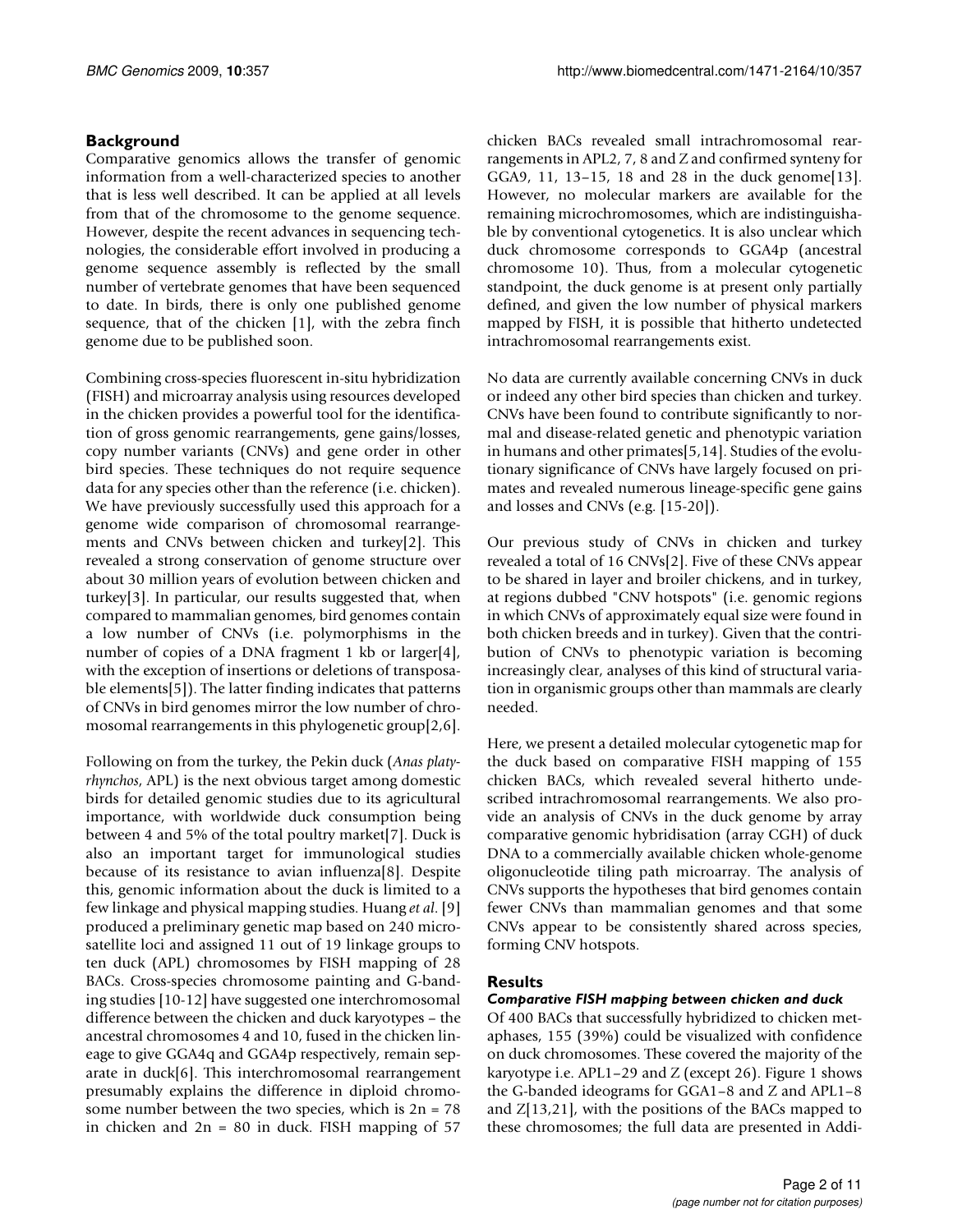





#### Figure 1

**Comparative map of chicken and duck chromosomes 1–8 and Z**. The G-banded ideograms of chicken (*Gallus gallus*; GGA) and duck (*Anas platyrhynchos;* APL) chromosomes 1–8 and Z are shown with the positions of all BACs successfully hybridized to both species as determined by FLpter measurements. Intrachromosomal rearrangements can be seen on GGA and APL1, 2, 4, 7, 8 and Z. GGA4p corresponds to APL10. Note the orientation of APLZ. Ideograms were prepared from[[13](#page-9-11)[,21](#page-9-15)]. Error bars represent one standard deviation.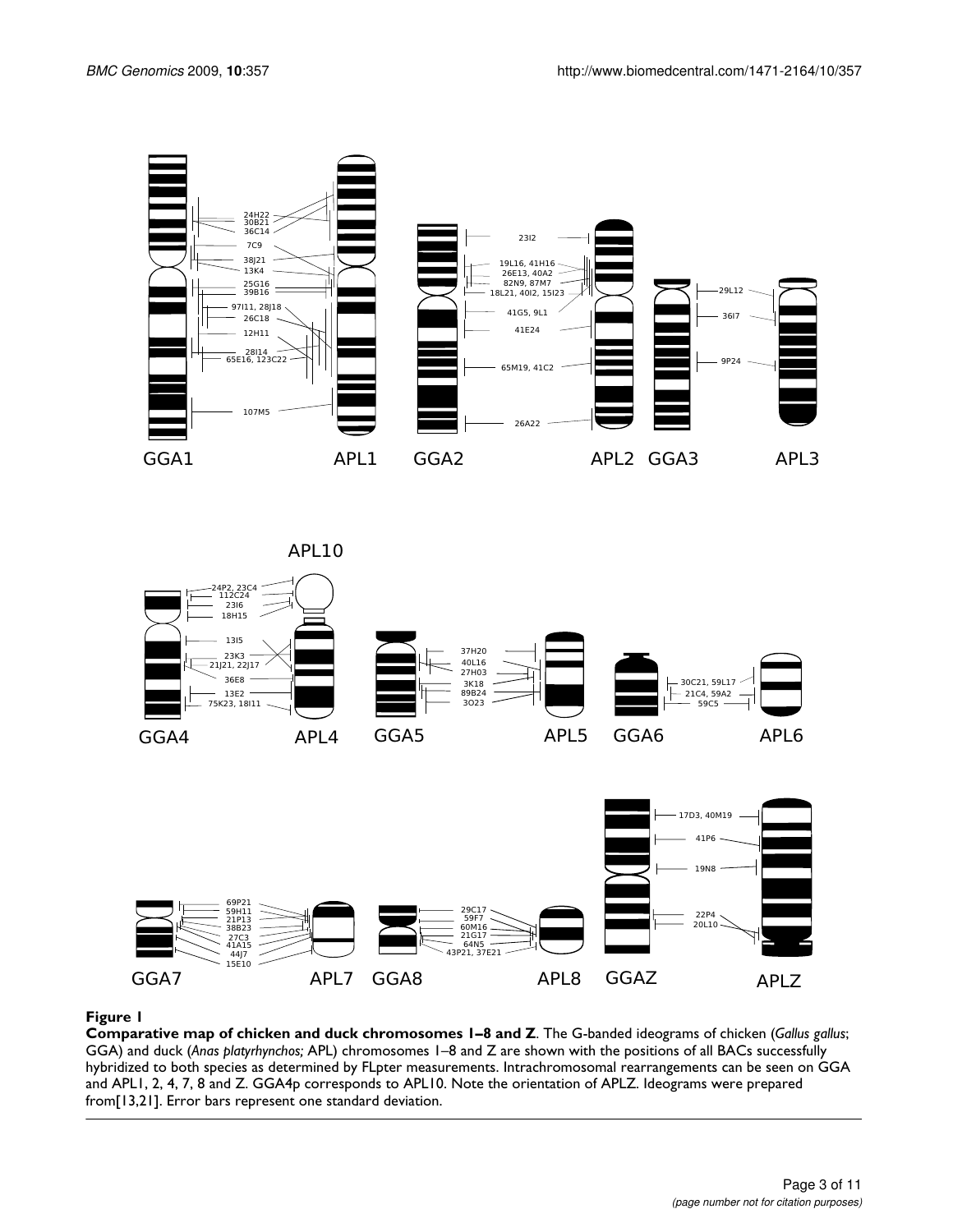<span id="page-4-0"></span>tional file [1](#page-9-16). Figure [2](#page-4-0) shows example FISH results. Only one interchromosomal difference was detected among the macrochromosomes, the retention of the ancestral chromosomes 4 and 10 in duck (which are fused in chicken).

FISH mapping suggested intrachromosomal rearrangements on GGA1, 2, 4, 7, 8, Z and APL1, 2, 4, 7, 8 and Z. BACs WAG24H22, WAG30B21 and WAG36C14 clearly showed a rearrangement on GGA1p and APL1p. The order of BACs was not completely inverted, suggesting that the underlying rearrangement may be a translocation rather than a paracentric inversion. BACs WAG7C9 and WAG13K4 (Figure [2A](#page-4-0), B) mapped to GGA1p and APL1q, indicating a small pericentric inversion. Besides, some BACs mapping to GGA1q and APL1q suggested possible rearrangements on these chromosome arms; however, the high standard deviations in the FLpter measurements determined for these BACs in duck made it difficult to distinguish artefacts from real changes in marker order.

BACs WAG42G5 and WAG9L1 mapped to GGA2q and APL2p, providing clear evidence of a pericentric inversion. However, BAC WAG18G1, which mapped close to the centromere on GGA2p, also hybridized close to the centromere in APL2p. This demonstrated that the inversion involves only a small fraction of 2p.

BACs WAG13I5, WAG23K3, WAG21J21 AND WAG22J17 clearly demonstrated a paracentric inversion on GGA4q and APL4 (example image of WAG13I5 in Figure [2C](#page-4-0), D).

The morphological differences between GGA7 and APL7 were reflected in a change in marker order involving BACs WAG69P21, WAG59H11 and WAG21P13. However, like in the rearrangement on GGA1p and APL1p, marker order was not completely inverted, indicating that this rearrangement may be more complex than a simple pericentric inversion. Similarly, our FISH mapping results did not provide clear evidence for a pericentric inversion causing the morphological differences between GGA8 and APL8.

Marker order on GGAZ and APLZ chromosome was largely conserved, with the possible exception of a small inversion involving BACs WAG22P4 and WAG20L10. Thus, it seems that the morphological differences between the metacentric GGAZ and the subtelocentric APLZ are due to neocentromere formation rather than a pericentric inversion.

Dual-color FISH experiments with BACs mapping to either end of a microchromosome were used to check for conserved synteny among the microchromosomes. This demonstrated conserved synteny for APL9, 11, 14–16, 19, 21, 27–29. The BACs successfully hybridized to the microchromosomes are listed in Additional file [2](#page-9-17); example results are shown in Figure [2E](#page-4-0), F.

FISH mapping of BACs WAG112C24 and WAG23I06 facilitated the identification of the duck orthologue of GGA4p. Chromosome area measurements suggested that this chromosome should be numbered as APL10. There were no major differences in size order between the remaining microchromosomes and their chicken orthologues.

#### *Copy number variation between chicken and duck*

Hybridisation of genomic DNA from two female ducks to the Nimblegen chicken whole genome tiling path microarray revealed 32 CNVs, of which ten were seen in both individuals (CNVs marked with  $a$  in Table [1](#page-5-0)). Both gains and losses relative to chicken were seen (8 gains and 24 losses). The mean and median lengths of the detected CNVs were 281 kb and 50 kb respectively, ranging from 2.8 kb to 4.4 Mb. The CNV locations were compared with those previously found in turkey and chicken broilers and layers[[2\]](#page-9-1). Six CNVs overlapped with CNVs identified in turkey, and of these five CNVs matched the five potential CNV 'hotspots' described by Griffin *et al*. [\[2\]](#page-9-1) (bolded in Table [1\)](#page-5-0). Three of the 'hotspot' CNVs were seen in both ducks. Known or predicted genes were found to be associated with 22 of the 32 CNVs (68.75%). In the ten cases where no genes were associated, all were losses, and all except one were found either near to the beginning or end of the chromosome (between 2 bp and 4 Mb of the sequence start or end according to Ensembl, [http://](http://www.ensembl.org/Gallus_gallus) [www.ensembl.org/Gallus\\_gallus](http://www.ensembl.org/Gallus_gallus)). The exception, CNV#14, covered a sequence gap, which likely contains centromeric repeats. Two of the CNVs, #7 and #9, were in regions that are potentially involved in rearrangements on GGA7 and 8 respectively.

#### **Discussion**

#### *Comparative cytogenetic map of the duck genome*

Previous studies of avian genome evolution using crossspecies FISH have suggested that gross genome structure is remarkably conserved among birds. Duck is no exception from this pattern; in fact it appears that the duck karyotype corresponds very closely to the putative ancestral avian karyotype [[6](#page-9-5)]. The conservation of ancestral chromosomes 4 and 10, as APL4 and APL10 are consistent with both the previous studies on duck and with broader patterns of avian genome evolution[[6](#page-9-5)]. These chromosomes appear intact in almost all birds, and ancestral chromosome 4 is seen intact in human chromosome 4 as well[[6](#page-9-5),[13\]](#page-9-11). Our finding that only 39% of the BACs provided identifiable signals is attributable to the evolutionary distance between chicken and duck (90 million years); we achieved a 70% success rate mapping chicken BACs in turkey [\[2\]](#page-9-1) (which diverged from chicken 30 million years ago), and our experience suggests that success rates of cross-species FISH with BACs rapidly decrease with increased evolutionary distance. This is also reflected by increased levels of non-specific background hybridisation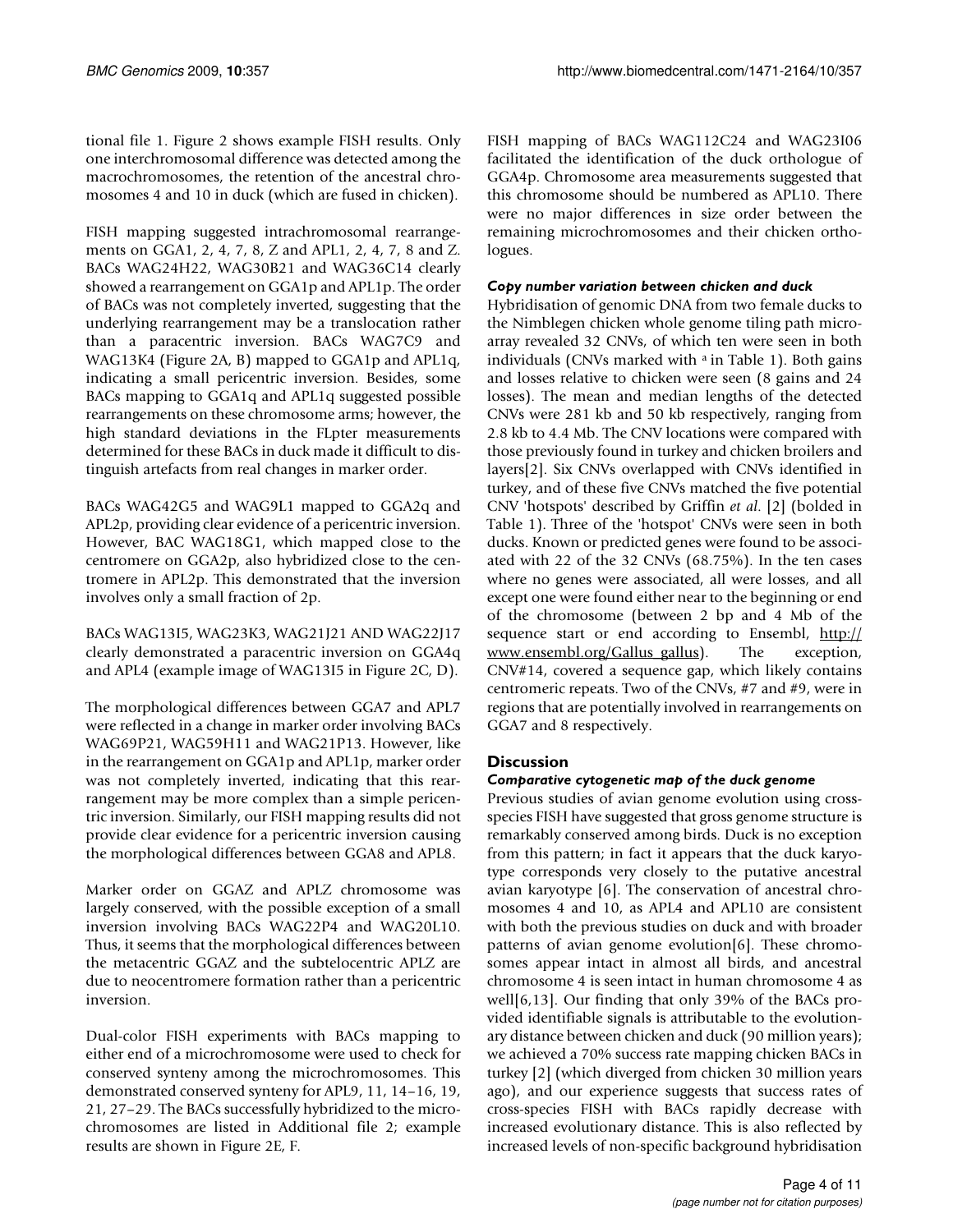<span id="page-5-0"></span>

#### **Figure 2**

**Example FISH Results**. BAC WAG13K4 on A) chicken (*Gallus gallus*; GGA) chromosome 1p and B) duck (*Anas platyrhynchos*; APL) chromosome 1q. BAC WAG13I5 on C) chicken chromosome 4q and D) duck chromosome 4 demonstrating part of the evidence that led us to deduce a paracentric inversion. Conserved synteny among the microchromosomes was tested by dual color FISH. An example is shown for E) GGA15 and F) APL16 using BACs WAG10L1 and WAG93I1. Scale bars represent five microns.

from repetitive content, especially on the macrochromosomes, accounting for our wider error bars when assigning positions to BACs on these chromosomes.

In agreement with previous studies, no other interchromosomal rearrangements were detected between chicken and duck. However, our BAC mapping data are consistent with intrachromosomal rearrangements distinguishing chromosomes GGA1, 2, 4, 7, 8, Z and APL1, 2, 4, 7, 8 and Z, which confirms and expands on previous findings[\[13](#page-9-11)]. The detection of additional rearrangements on GGA1 and APL1 and GGA4q and APL4 was due to the much higher number of BACs hybridized in this study compared to previous studies. Likewise, higher density mapping demonstrated that the morphological differences between GGAZ and APLZ are probably due to the formation of a neocentromere rather than a pericentric inversion. This type of chromosomal rearrangement was previously reported in birds only for the red-legged partridge [[23\]](#page-9-18) and the Japanese quail[\[24](#page-10-0)]. However, despite the good coverage of the duck cytogenetic map presented here, it was not possible to determine unequivocally the nature of all chromosomal rearrangements observed between chicken and duck. It seems likely however that, in addition to peri- and paracentric inversions and neocentromere formation, translocations contributed to avian genome evolution. This conclusion is based on the order of BACs associated with rearrangements on GGA1, 7 and 8 and APL1, 7 and 8, which is not entirely consistent with the order expected if the rearrangements were inversions. Thus, it appears that while the available data from comparative FISH mapping suggest a relatively low frequency of intrachromosomal rearrangements in the evolution of bird genomes, the underlying processes may be more diverse than previously appreciated. Undoubtedly, the higher resolution afforded by genome sequencing projects such as that of the zebra finch will help to resolve this question.

The evolutionary direction of intrachromosomal changes could be determined for GGA8 and APL8 only. Comparison with the turkey map [\[2\]](#page-9-1) suggested that APL8 likely represents the ancestral state; the order of BACs on turkey chromosome 10 (ancestral chromosome 8) and the morphology of this chromosome is the same as in duck, indicating that the rearrangement has occurred in the chicken lineage. Due to a lack of comparative data, it was not possible to determine the polarity of the remaining intrachromosomal rearrangements. If BAC positions are compared between this map and the turkey map (Additional file [1,](#page-9-16) [[2\]](#page-9-1)), the differences fit the patterns expected from the previously described inter- and intra-chromosomal rearrangements.

Among the rearrangements that we detected, the inversion observed in GGA4q and APL4 is of particular interest. Morphological differences in GGA4 have been described between different chicken breeds[\[25\]](#page-10-1), and the ancestral bird chromosome 4 (corresponding to GGA4q and APL4, respectively) is also one of the chromosomes most prone to convergent independent fusions in birds (with ancestral chromosome 10) [\[6\]](#page-9-5). This contrasts with the conserved synteny of the ancestral bird chromosome 4 (corresponding to GGA4q and APL4, respectively) in humans. Together, the data suggest that rearrangements in chromosome 4 may be more common than has been suspected from previous comparative genomic studies, and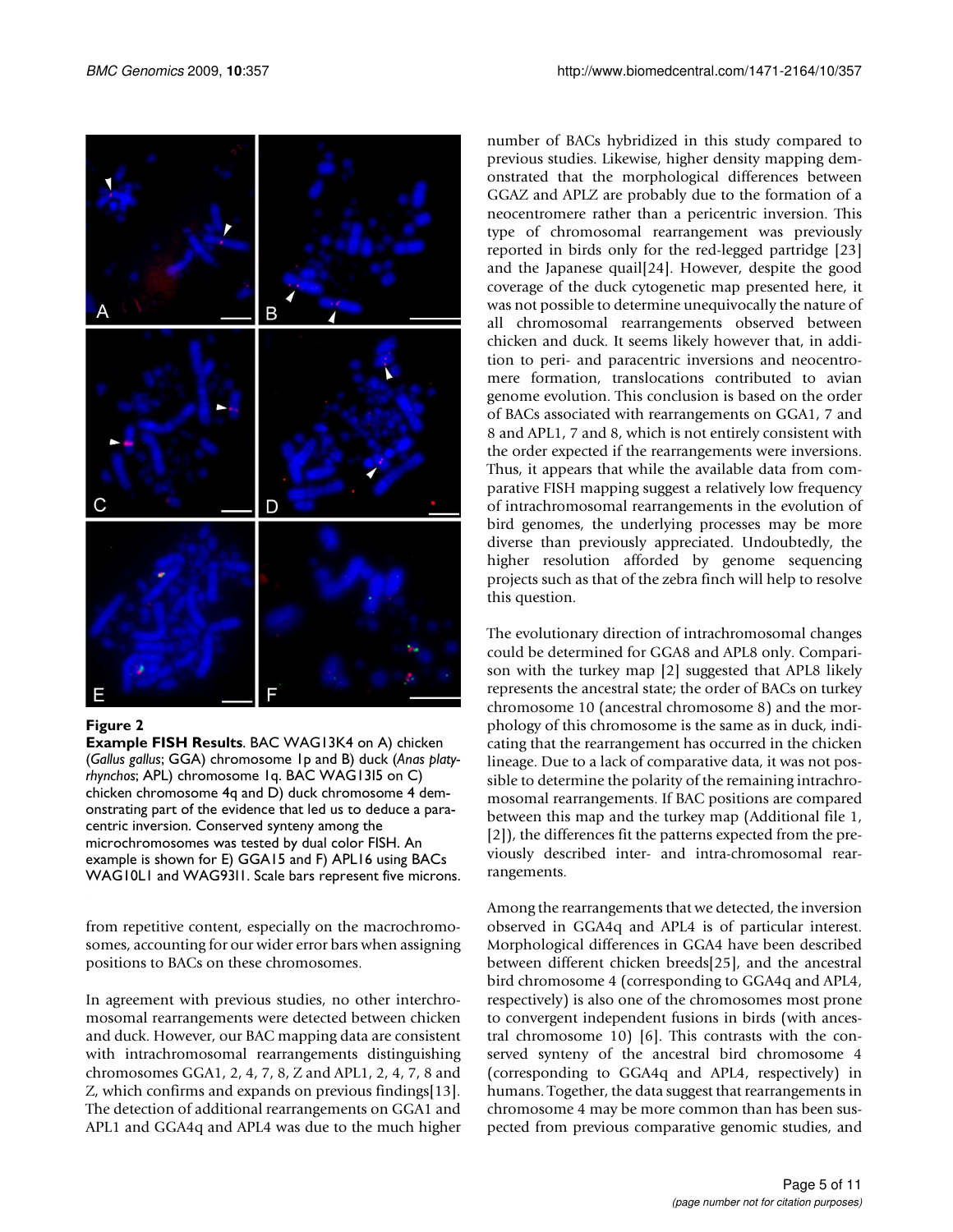|                 | <b>CNV</b> Chicken chromosome | Start (bp) | Stop (bp) | Size (kb) | Fold change c.f. Red<br>Junglefowl | <b>Comments</b>                                                                                                          |
|-----------------|-------------------------------|------------|-----------|-----------|------------------------------------|--------------------------------------------------------------------------------------------------------------------------|
| ab              | T                             | 140580435  | 140655038 | 74.603    | $-4.23$                            | <b>Novel genes</b>                                                                                                       |
| $\overline{2}$  | 3                             | 107012500  | 108262500 | 1250      | $-1.43$                            | Mitochondrial oxidoreductase ( $\beta$ -<br>oxidation cycle)                                                             |
| 3ab             | 3                             | 113237500  | 113651334 | 413.834   | $-1.73$                            | 39S ribosomal protein L19<br>(ribosomal subunit)                                                                         |
| 4               | 3                             | 113605240  | 113652668 | 47.428    | $-3.88$                            | 39S ribosomal protein L19<br>(ribosomal subunit)                                                                         |
| 5 <sup>b</sup>  | 4                             | 88710224   | 89072982  | 362.758   | $-1.61$                            | Histone demethylation protein                                                                                            |
| 6               | 6                             | 37387597   | 37400184  | 12.587    | $-1.86$                            |                                                                                                                          |
| $\overline{7}$  | 7                             | 352        | 5048      | 4.696     | $-2.66$                            |                                                                                                                          |
| 8               | 7                             | 38350336   | 38380092  | 29.756    | $-2.85$                            | N-acetyltransferase 5<br>(acetylation of amino-terminal<br>methionine residues)                                          |
| <b>9a</b>       | 8                             | 102        | 35016     | 34.914    | $-3.54$                            |                                                                                                                          |
| 10              | $\overline{10}$               | 252        | 27706     | 27.454    | $-1.54$                            | Novel genes                                                                                                              |
| $\mathbf{H}$    | $\overline{10}$               | 22517883   | 22537510  | 19.627    | $-2.26$                            |                                                                                                                          |
| 12 <sup>a</sup> | $\mathbf{H}$                  | 202        | 15241     | 15.039    | $-8.50$                            |                                                                                                                          |
| $\overline{13}$ | П                             | 12500      | 62500     | 50        | $-1.41$                            | Novel genes                                                                                                              |
| 14a             | П                             | 2675046    | 3190227   | 515.181   | $-2.76$                            | Centromere                                                                                                               |
| 15 <sup>a</sup> | 12                            | 12500      | 62500     | 50        | $-2.86$                            | Senescent cell antigen-like-containing<br>domain protein (Plays a role in<br>modulating cell spreading and<br>migration) |
| 16              | $\overline{13}$               | 4932529    | 4935329   | 2.8       | 3.75                               | Teneurin 2<br>(transcription factor activity)                                                                            |
| 17 <sup>b</sup> | 13                            | 18865302   | 18907544  | 42.242    | $-2.28$                            |                                                                                                                          |
| 18              | 15                            | 10240354   | 10295196  | 54.842    | 2.29                               | Novel genes                                                                                                              |
| 19b             | 16                            | 352        | 432851    | 432.499   | $-1.43$                            | Covers all GGA16 sequence<br>available; MHC                                                                              |
| 20              | 16                            | 262500     | 287500    | 25        | 1.50                               | Predicted similar to MHC Rfp-Y class<br>I alpha chain                                                                    |
| 21 <sup>a</sup> | 17                            | 802976     | 867945    | 64.969    | 1.99                               | Neural proliferation differentiation<br>and control protein                                                              |
| 22              | 18                            | 1812500    | 1837500   | 25        | $-1.46$                            | Novel genes                                                                                                              |

#### **Table 1: CNVs detected in duck (***Anas platyrhynchos***) relative to chicken reference DNA.**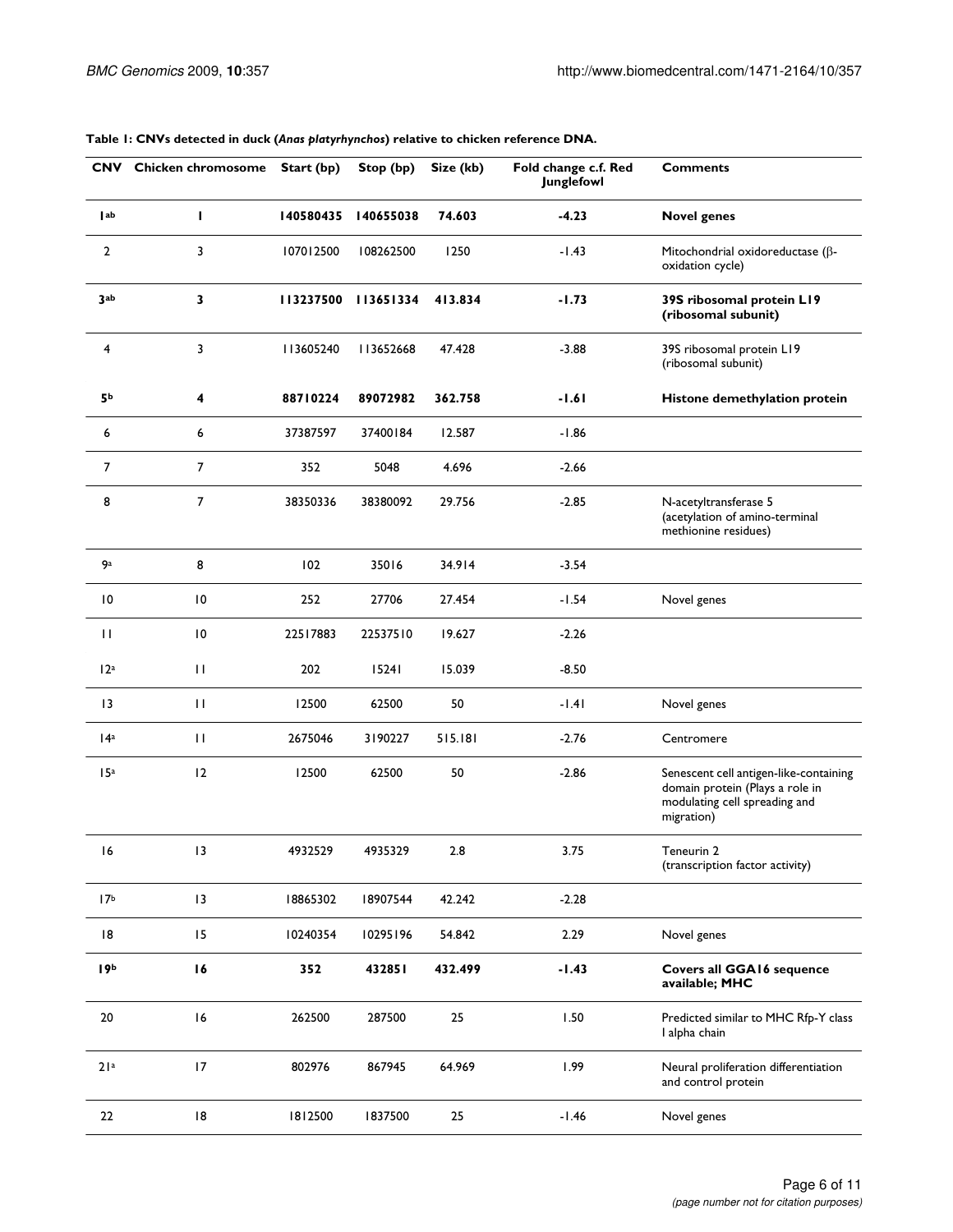| 23              | 19  | 3665182        | 3845095  | 179.913  | 1.48    | Myosin regulatory light chain, cardiac<br>muscle isoform                    |
|-----------------|-----|----------------|----------|----------|---------|-----------------------------------------------------------------------------|
| 24              | 22  | 3912586        | 3935246  | 22.66    | 1.43    | Similar to 2-oxoglutarate<br>dehydrogenase (TCA cycle)                      |
| 25              | 26  | 481            | 5060     | 4.579    | $-1.92$ |                                                                             |
| 26              | 26  | 4577801        | 4750398  | 172.597  | 1.62    | Forkhead box protein; MyoD family<br>inhibitor (transcriptional regulators) |
| 27 <sup>a</sup> | 26  | 2911           | 837508   | 834.597  | $-1.79$ | Novel proteins                                                              |
| 28 <sup>a</sup> | 28  | $\overline{2}$ | 12526    | 12.524   | $-7.87$ |                                                                             |
| 29              | 28  | 12500          | 62500    | 50       | $-2.48$ | Major vault protein<br>(ribonucleoprotein complex)                          |
| 30              | E64 | 402            | 45047    | 44.645   | $-1.43$ | Predicted similar to ligase<br>(DNA replication)                            |
| 31              | Z   | 2090459        | 6530135  | 4439.676 | 1.59    | Synaptotagmin-4<br>(neurotransmitter secretion)                             |
| 32ab            | Z   | 71512500       | 71762500 | 250      | $-5.09$ | <b>Novel genes</b>                                                          |

**Table 1: CNVs detected in duck (***Anas platyrhynchos***) relative to chicken reference DNA.** *(Continued)*

a CNVs found in both individuals

**b** CNVs also seen in turkey [[2](#page-9-1)]

The 5 CNVs overlapping the 5 potential hotspots from [\[2](#page-9-1)] are bolded.

analyzing them will prove valuable for understanding avian and other vertebrate genome evolution.

The present study extended the data previously available for conserved synteny among the microchromosomes. Fillon *et al.* [\[13\]](#page-9-11)demonstrated conserved synteny for seven microchromosome pairs (APL9, 12, 14–16, 19, 29); here we demonstrate conserved synteny for ten microchromosome pairs (APL9, 11, 14–16, 19, 21, 27–29). The lack of detected rearrangements makes it reasonable to suggest that there are very few, if any, rearrangements among the remaining microchromosomes – including the as-yet unexamined smallest microchromosomes for which no markers exist. Indeed, no sequence data from the chicken genome has yet been assigned to these smallest chromosomes, and it is still unclear why, although there is a suggestion that there may be a cloning or sequencing bias against microchromosomal sequences[\[26\]](#page-10-2). Data on conserved microchromosomal synteny in other bird species are restricted to the Japanese quail (*Coturnix japonica*[[27\]](#page-10-3)) and the turkey[\[2\]](#page-9-1). Despite the paucity of data, the emerging picture is one of remarkable conservation among most avian species, with the exception of a few groups where large-scale interchromosomal rearrangements are common (such as the Falconiformes or Psittaciformes[[28](#page-10-4),[29\]](#page-10-5)).

The detailed cytogenetic map allowed for an improved definition of the duck karyotype. Chromosome banding and macrochromosome painting studies had previously shown orthology of APL1–9 and Z to GGA1–3, 4q, 5–9 and Z [[10-](#page-9-9)[12](#page-9-10)]. However, it was not known which duck chromosome corresponded to chicken chromosome 4p; Fillon *et al.* [\[13](#page-9-11)] suggested that this was approximately APL10–13. In this study we have used a combination of BAC mapping and chromosome area measurements which suggest that this chromosome should be numbered as APL10. Moreover we found no evidence for rearrangements among the microchromosomes. Accordingly, we propose that duck chromosomes be numbered as per chicken for 1–9; that APL10 corresponds to GGA4p; then GGA10 onwards correspond to APL11 onwards. The successful hybridization of at least one BAC from GGA1–28 (except 25) means markers are now available for APL1–29 (except 26) and Z. Taken together, these results enabled us to define unequivocally chromosomes APL1–29.

#### *Copy number variation between chicken and duck*

The purpose of our array CGH experiments was to test two of our earlier hypotheses: (i) that birds show a reduced number of CNVs compared to mammals, (ii) that genomic CNV hotspots described previously in chicken and turkey [[2\]](#page-9-1) are found in the duck as well (indicating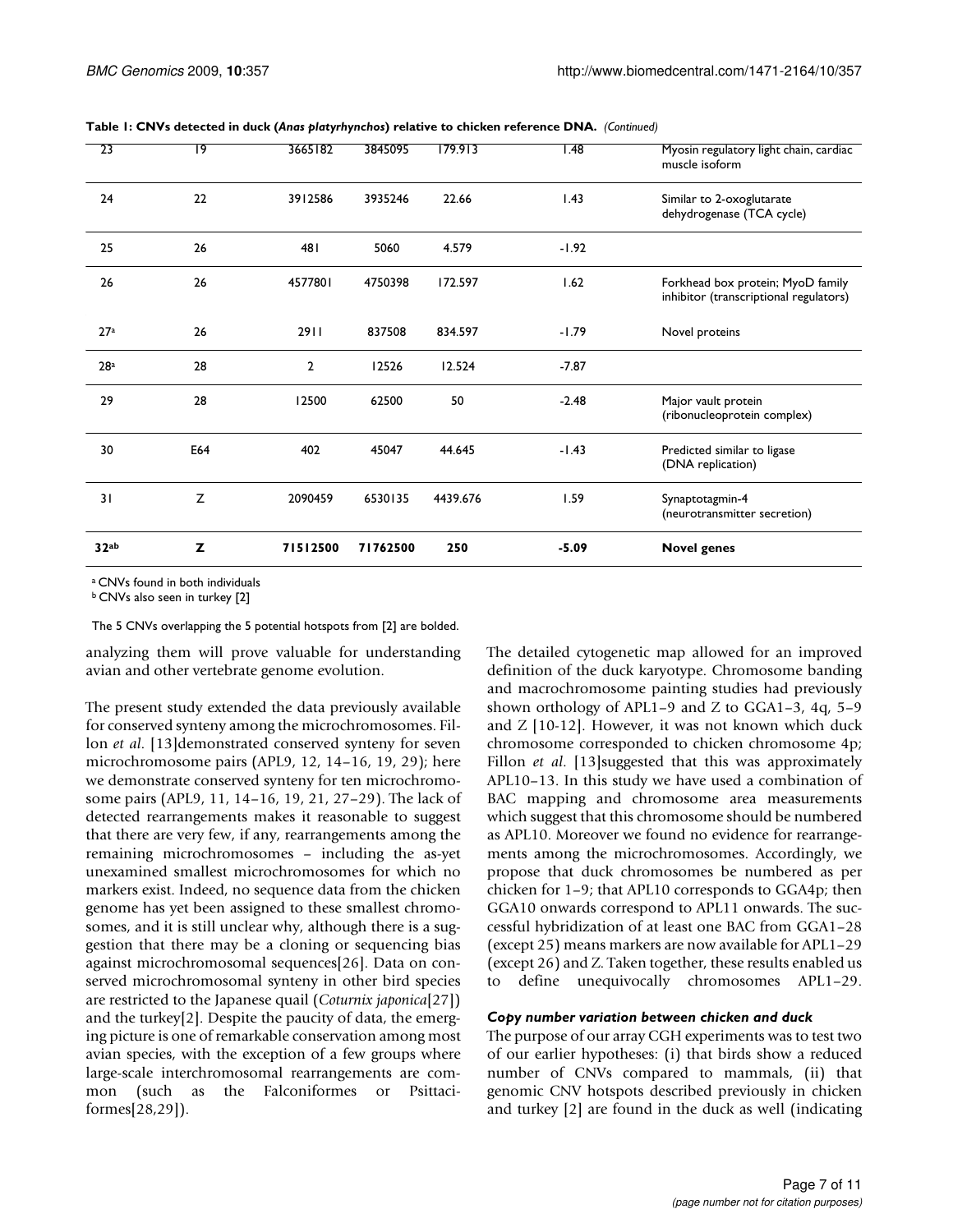conservation over a large evolutionary distance). The successful hybridizations that we observed, despite approximately 90 million years of divergence between chicken and duck[\[31\]](#page-10-6), extend avian cross-species microarray experiments from the sole previous study in turkey[[2](#page-9-1)]. The present study revealed a total of 32 CNVs in the duck when compared to the chicken, which is substantially fewer than the 58 CNVs discovered in a comparison of human and chimpanzee[[31\]](#page-10-6), which diverged only 6-7 million years ago[\[32](#page-10-7)]. While this result supports the hypothesis that bird genomes show fewer CNVs than mammalian ones, it should also be noted that we found twice as many CNVs in duck as were found in the comparison of turkey and chicken (32 versus 16) [\[2\]](#page-9-1). Only ten of these CNVs were found in both duck specimens examined, indicating substantial intraspecific variation. These findings highlight the need for further studies with larger sample sizes and call for some caution when comparing the frequency of CNVs in birds and mammals.

The comparison of CNVs between chicken breeds and turkey revealed five tentative CNV hotspots by virtue of the fact that they contained CNVs of similar size in different chicken lines and in turkey[\[2\]](#page-9-1). Of these five hotspot regions, three contained CNVs in both ducks and two contained CNVs in one duck. The hotspot regions contain a number of novel genes including most of the available sequence for GGA16, covering the MHC loci. Moreover these findings lend support to our avian "CNV hotspot hypothesis" but, of course, need to be confirmed by analysing a wider number of species.

All copy number gains (in duck compared to chicken) were located in coding regions. Genes in regions of copy number gain relative to chicken included transcription factors, neural proliferation control and neurotransmitter activity, and a predicted MHC class I gene. This is consistent with previously described duplication of the MHC class I locus in the mallard duck, followed by subsequent inactivation of some of the extra gene copies[[33\]](#page-10-8).

Where copy number losses relative to chicken were detected, two possible explanations exist: a true copy number loss, or sequence divergence leading to lack of hybridization on the microarray. If such sequence divergence had occurred, however, the loss might be expected in both individuals. This was only seen for 9 CNVs; the remainder are more likely to be true polymorphic copy number differences. However, it is important to note that about two thirds of all apparent copy number losses were observed in coding regions; hence, the observed loss in hybridization efficiency is likely associated with functional consequences, regardless of whether it is due to copy number change or sequence divergence. Thus these results highlight genomic regions that are of particular interest for further functional and evolutionary studies.

It has been suggested that segmental duplications are correlated with CNVs, and facilitate chromosomal rearrangements, the lack of segmental duplications in birds therefore explaining the relative paucity of CNVs[\[1\]](#page-9-0). Due to the vastly different levels of resolution afforded by cytogenetic mapping and microarray analysis, it is difficult to directly correlate the results of these two methods. Nevertheless, it is interesting to note that two of the CNVs revealed in this paper appear to coincide with rearrangements detected from the cytogenetic mapping. These are CNVs #7 and #9, on chromosomes GGA7 and 8 respectively. Further studies are necessary to examine this link between chromosomal rearrangements and CNVs in more detail.

#### **Conclusion**

The comparative cytogenetic map of the duck presented here highlights the extraordinary conservation seen among the genomes of many bird species, and how little structural genetic variation is readily apparent. The cytogenetic map will allow the transfer of genetic information directly from chicken to duck, expediting mapping studies in the duck and help to target marker development in duck through the prediction of new loci. The combination of area measurements and FISH mapping of chicken BACs allowed the identification of markers for chromosomes APL1–24 and 26–29 which will facilitate further mapping studies in the duck. Moreover, we have extended the analysis of CNVs in birds, providing further evidence that birds have low numbers of CNVs when compared to mammals and that bird genomes contain CNV hotspots. While overall we confirm the evolutionary conservation of bird genomes, the intrachromosomal differences and CNVs found highlight areas of future interest for evolutionary and functional studies.

#### **Methods**

#### *Cell culture and chromosome preparation*

All chromosome preparations were made from cultured cells derived from fertilized eggs. Chicken eggs were supplied by Hill Top Farm, Cambridgeshire, UK and Friday's Farm, Kent, UK. Duck eggs were provided by Cherry Valley Ltd, Market Rasen, UK. Fibroblast cultures were established from 5- to 7-day-old embryos. Chromosome preparation followed standard protocols[\[34](#page-10-9),[35](#page-10-10)]: mitostatic treatment with colcemid at a final concentration of 0.1 μg/ml for 1 h at  $37^{\circ}$ C, hypotonic treatment with 75 mM KCl for 15 min at 37°C and fixation with 3:1 methanol:acetic acid.

#### *Selection and preparation of BAC clones*

400 BAC clones were selected from the Wageningen chicken BAC library [\[36\]](#page-10-11) based on the position of markers on the chicken consensus linkage map[[37\]](#page-10-12). The BACs were labeled by nick translation with biotin-16-dUTP or digoxigenin-11-dUTP (Roche) following standard proto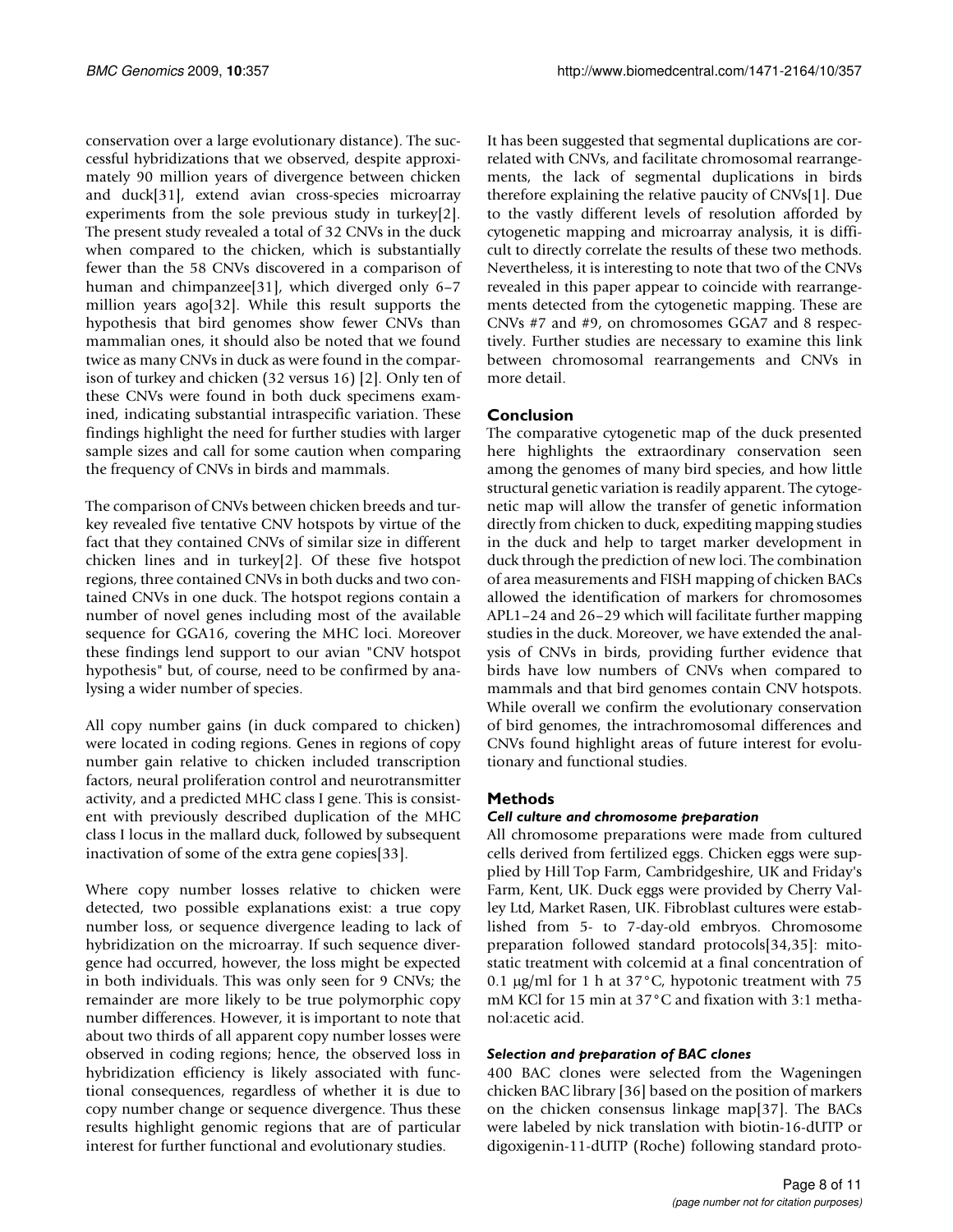cols. At least one BAC was available for GGA1–28 (except 25) and Z. The 155 BACs successfully hybridized to both chicken and duck are detailed in Additional files [1](#page-9-16) and [2](#page-9-17).

#### <span id="page-9-16"></span>*Fluorescent* **in-situ** *hybridisation (FISH)*

<span id="page-9-17"></span>Slides with metaphase preparations were aged for one hour at 70°C on a hotplate then treated with 4 mg/ml RNase A for one hour at 37°C. The chromosomes were denatured for 1 minute 30 seconds in 70% formamide in 2×SSC at 70°C. BACs were applied to slides and sealed under coverslips with rubber cement. Hybridization was carried out in a humidified chamber for 72 hours at 37°C. Following post-hybridization washes (40% or 30% formamide in 2×SSC for 20 minutes; 1 minute in 2×SSC/ 0.1% Igepal at RT; 15 minutes in 4×SSC/0.05% Tween 20 at RT; 25 minutes in 4×SSC/0.05% Tween 20/2% BSA at RT), probes were detected with 1:200 streptavidin-Cy3 (Amersham), plus 1:200 FITC-anti-digoxigenin (Amersham) for dual-color experiments, in 4×SSC, 0.05% Igepal, 1.25% BSA for 35 minutes. Slides were washed in  $4 \times$ SSC, 0.05% Igepal for 3  $\times$  5 minutes then counterstained using Vectashield with DAPI (Vector Labs).

Dual-color FISH was used to determine whether there was conserved synteny among the microchromosomes, selecting BACs that were as close as possible to the ends of the chromosomes. For GGA11, only one hybridizing BAC in duck was available.

#### <span id="page-9-0"></span>*Image capturing and analysis*

Slides were analyzed on an Olympus BX-61 epifluorescence microscope equipped with a cooled CCD camera and appropriate filters. Images were captured using Smart-Capture 3 (Digital Scientific UK). The signal positions were measured as the fractional length from the p-terminus (FLpter[\[38](#page-10-13)]). FLpter and area measurements were carried out in ImageJ[\[39](#page-10-14)]. The area of duck chromosomes was determined as a ratio of the easily recognized chromosome 5, as per[\[40](#page-10-15)]. For area measurements, 10 metaphases were measured per chromosome; the numbers of metaphases used for FLpter measurements are given in Additional file [1.](#page-9-16)

#### <span id="page-9-1"></span>*Array CGH*

<span id="page-9-4"></span><span id="page-9-3"></span><span id="page-9-2"></span>The NimbleGen chicken whole-genome tiling array (Catalogue Number/Design Name B3791001-00-01, galGal3 WG CGH – Roche NimbleGen, Milton Keynes, UK) was used for the array CGH experiments. It contains 385,000 50-mer oligonucleotides with an average spacing of 2,586 base pairs (source – UCSC, build – galGal3) and was interrogated with duck whole genomic DNA extracted from blood from two female ducks using a DNeasy Animal Blood and Tissue kit (Qiagen, #69504); the reference (Red Jungle Fowl) DNA, from the same animal used in the chicken genome sequencing project, was kindly provided <span id="page-9-7"></span><span id="page-9-6"></span><span id="page-9-5"></span>by Dr Hans Cheng (Michigan State University). Labeling of genomic DNA and hybridization to the Roche Nimble-Gen array were performed by the company (Roche NimbleGen) and used random priming to incorporate modified nucleotides by either amino-allyl or direct linkage to either of the two dyes used (Cy3 and Cy5). All of the hybridizations in this experiment used two dyes per slide (Cy3 and Cy5). Red Jungle Fowl reference DNA (Cy5) was co-hybridized with duck test DNA (Cy3).

<span id="page-9-11"></span><span id="page-9-10"></span><span id="page-9-9"></span><span id="page-9-8"></span>CGH analysis proceeded in three stages, normalization, window averaging and segmentation. After combining the signal intensity and genomic coordinate information, the Cy3 and Cy5 signal intensities were normalized to one another using Qspline normalization[\[41](#page-10-16)]. Qspline is a robust non-linear method for normalization using array signal distribution analysis and cubic splines. Once normalized, the data was prepared for DNA segmentation analysis. This included a window averaging step, where the probes that fall into a defined base pair window size (25 kb) are averaged, using the Tukey's biweight mean[\[42\]](#page-10-17). The Tukey's biweight method yields a robust weighted mean that is relatively insensitive to outliers, even when extreme. A new position was assigned to this average, which is the midpoint of the window. Segmentation was also performed on unaveraged data to permit smaller segments than the window size to be detected. The circular binary segmentation algorithm [\[43\]](#page-10-18) was used to segment the averaged log2 ratio data. DNA segments were called by attempting to break the segments into subsegments by looking at the t-statistic of the means. Permutations ( $n = 1000$ ) were used to provide the reference distribution. If the resulting p-value was below the threshold (default of  $p = 0.01$ ), then a breakpoint was called. A pruning step was used to remove spurious segments, rejecting segments where the standard deviation of the means was not sufficiently different. By default, a cut off of 1.5 standard deviations was used. CNVs were called for segments in which the log2 ratio was greater than  $\vert \pm 0.5 \vert$ . Where overlapping CNVs were detected in window averaged and unaveraged data, the data were considered to represent a single CNV.

#### <span id="page-9-14"></span><span id="page-9-13"></span><span id="page-9-12"></span>**Authors' contributions**

<span id="page-9-18"></span><span id="page-9-15"></span>BMS performed probe preparation, hybridisations, microscopy and data analysis and prepared the manuscript. LBWR, HGT, EJL, DI and KEF assisted with probe preparation and microscopy. RPMAC provided the BAC clones. ADH and DKG conceived and designed the study. DKG was the PI on the BBSRC grant that funded the project and supervisor of BMS, LBWR, HGT, EJL, DI, KEF and MV. DKG critically revised the manuscript. MV performed hybridisations, data analysis and prepared the manuscript. All authors read and approved the final manuscript.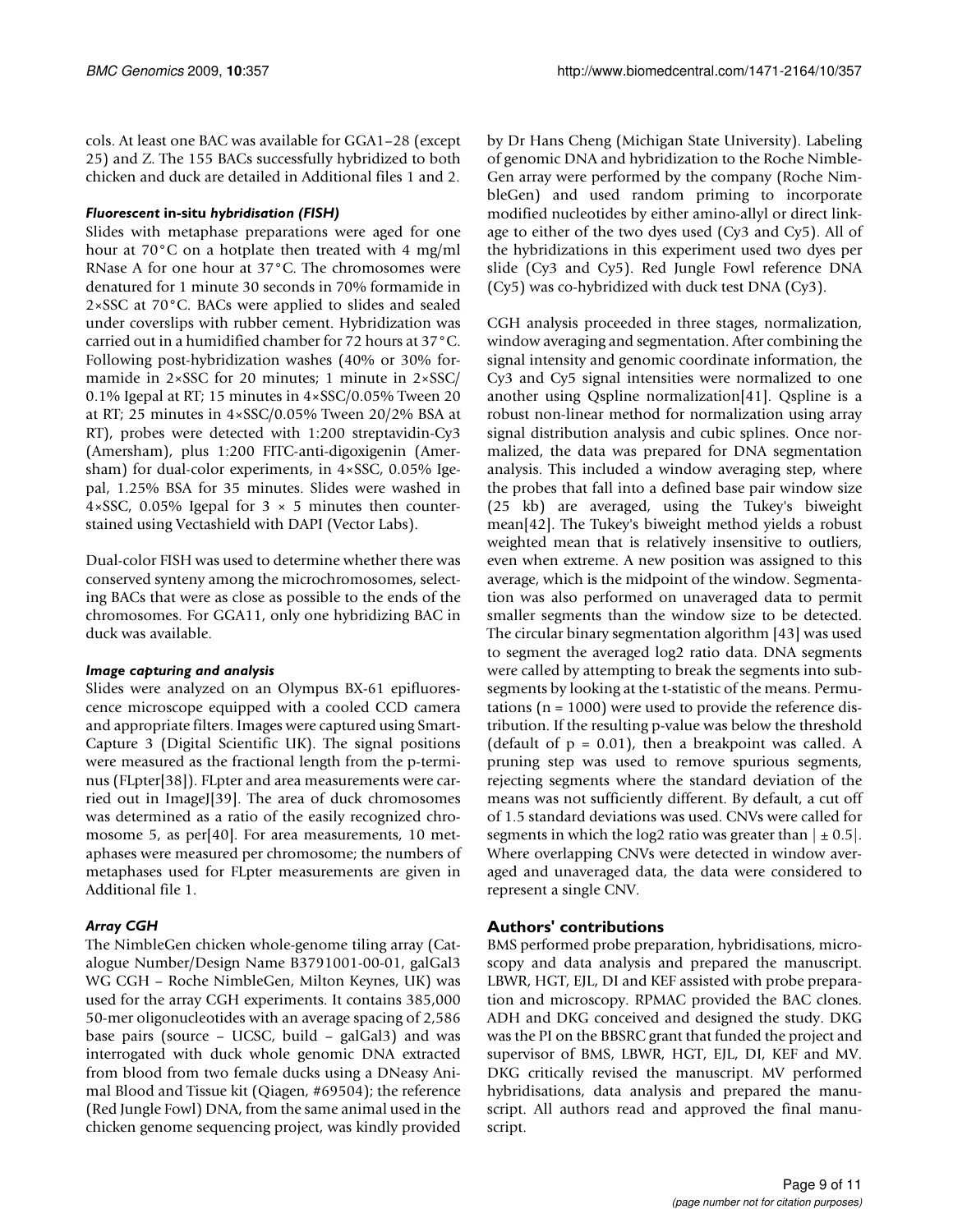#### <span id="page-10-0"></span>**Additional material**

#### <span id="page-10-1"></span>**Additional file 1**

<span id="page-10-2"></span>*Chicken (***Gallus gallus***; GGA) BACs successfully hybridized to duck (***Anas platyrhynchos***; APL) macrochromosomes. BACs with these markers successfully hybridized to duck chromosomes. FLpter represents Fractional Length from the p terminus[\[38\]](#page-10-13); SD represents standard deviation. For reference, our previous data on turkey (*Meleagris gallopavo*, MGA) [[2](#page-9-1)] is also included.*

<span id="page-10-3"></span>Click here for file

[\[http://www.biomedcentral.com/content/supplementary/1471-](http://www.biomedcentral.com/content/supplementary/1471-2164-10-357-S1.pdf) 2164-10-357-S1.pdf]

#### **Additional file 2**

<span id="page-10-4"></span>*BACs on duck (***Anas platyrhynchos***; APL) microchromosomes. BACs with the named markers successfully hybridized to duck chromosomes. Duck chromosome number after APL10 was assigned as chicken (GGA) chromosome number plus one. The orthologous turkey (*Meleagris gallopavo*, MGA) chromosome (from [[2](#page-9-1)]) is also listed.* Click here for file

<span id="page-10-5"></span>[\[http://www.biomedcentral.com/content/supplementary/1471-](http://www.biomedcentral.com/content/supplementary/1471-2164-10-357-S2.pdf) 2164-10-357-S2.pdf]

#### <span id="page-10-6"></span>**Acknowledgements**

<span id="page-10-8"></span><span id="page-10-7"></span>The authors would like to thank Hans Cheng (MSU) for the Red Junglefowl DNA, and the BBSRC and Genesis-Faraday for the project grant which funded this study.

#### <span id="page-10-9"></span>**References**

- <span id="page-10-11"></span><span id="page-10-10"></span>Hillier LW, Miller W, Birney E, Warren W, Hardison RC, Ponting CP, Bork P, Burt DW, Groenen MA, Delany ME, Dodgson JB, Chinwalla AT, Cliften PF, Clifton SW, Delehaunty KD, Fronick C, Fulton RS, Graves TA, Kremitzki C, Layman D, Magrini V, McPherson JD, Miner TL, Minx P, Nash WE, Nhan MN, Nelson JO, Oddy LG, Pohl CS, Randall-Maher J, Smith SM, Wallis JW, Yang SP, Romanov MN, Rondelli CM, Paton B, Smith J, Morrice D, Daniels L, Tempest HG, Robertson L, Masabanda JS, Griffin DK, Vignal A, Fillon V, Jacobbson L, Kerje S, Andersson L, Crooijmans RP, Aerts J, Poel JJ van der, Ellegren H, Caldwell RB, Hubbard SJ, Grafham DV, Kierzek AM, McLaren SR, Overton IM, Arakawa H, Beattie KJ, Bezzubov Y, Boardman PE, Bonfield JK, Croning MD, Davies RM, Francis MD, Humphray SJ, Scott CE, Taylor RG, Tickle C, Brown WR, Rogers J, Buerstedde JM, Wilson SA, Stubbs L, Ovcharenko I, Gordon L, Lucas S, Miller MM, Inoko H, Shiina T, Kaufman J, Salomonsen J, Skjoedt K, Wong GK, Wang J, Liu B, Yu J, Yang H, Nefedov M, Koriabine M, Dejong PJ, Goodstadt L, Webber C, Dickens NJ, Letunic I, Suyama M, Torrents D, von Mering C, Zdobnov EM: **[Sequence and comparative analysis of the](http://www.ncbi.nlm.nih.gov/entrez/query.fcgi?cmd=Retrieve&db=PubMed&dopt=Abstract&list_uids=15592404) [chicken genome provide unique perspectives on vertebrate](http://www.ncbi.nlm.nih.gov/entrez/query.fcgi?cmd=Retrieve&db=PubMed&dopt=Abstract&list_uids=15592404) [evolution.](http://www.ncbi.nlm.nih.gov/entrez/query.fcgi?cmd=Retrieve&db=PubMed&dopt=Abstract&list_uids=15592404)** *Nature* 2004, **432(7018):**695-716.
- <span id="page-10-15"></span><span id="page-10-14"></span><span id="page-10-13"></span><span id="page-10-12"></span>2. Griffin DK, Robertson LB, Tempest HG, Vignal A, Fillon V, Crooijmans RP, Groenen MA, Deryusheva S, Gaginskaya E, Carre W, Waddington D, Talbot R, Volker M, Masabanda JS, Burt DW: **[Whole](http://www.ncbi.nlm.nih.gov/entrez/query.fcgi?cmd=Retrieve&db=PubMed&dopt=Abstract&list_uids=18410676) [genome comparative studies between chicken and turkey](http://www.ncbi.nlm.nih.gov/entrez/query.fcgi?cmd=Retrieve&db=PubMed&dopt=Abstract&list_uids=18410676) [and their implications for avian genome evolution.](http://www.ncbi.nlm.nih.gov/entrez/query.fcgi?cmd=Retrieve&db=PubMed&dopt=Abstract&list_uids=18410676)** *BMC Genomics* 2008, **9:**168.
- <span id="page-10-16"></span>Pereira SL, Baker AJ: [A molecular timescale for galliform birds](http://www.ncbi.nlm.nih.gov/entrez/query.fcgi?cmd=Retrieve&db=PubMed&dopt=Abstract&list_uids=16112881) **[accounting for uncertainty in time estimates and heteroge](http://www.ncbi.nlm.nih.gov/entrez/query.fcgi?cmd=Retrieve&db=PubMed&dopt=Abstract&list_uids=16112881)neity of rates of DNA substitutions across lineages and sites.** *Mol Phylogenet Evol* 2006, **38(2):**499-509.
- <span id="page-10-17"></span>4. Feuk L, Marshall CR, Wintle RF, Scherer SW: **[Structural variants:](http://www.ncbi.nlm.nih.gov/entrez/query.fcgi?cmd=Retrieve&db=PubMed&dopt=Abstract&list_uids=16651370) [changing the landscape of chromosomes and design of dis](http://www.ncbi.nlm.nih.gov/entrez/query.fcgi?cmd=Retrieve&db=PubMed&dopt=Abstract&list_uids=16651370)[ease studies.](http://www.ncbi.nlm.nih.gov/entrez/query.fcgi?cmd=Retrieve&db=PubMed&dopt=Abstract&list_uids=16651370)** *Human Molecular Genetics* 2006, **15(Spec No 1):**R57-66.
- <span id="page-10-18"></span>5. Freeman JL, Perry GH, Feuk L, Redon R, McCarroll SA, Altshuler DM, Aburatani H, Jones KW, Tyler-Smith C, Hurles ME, Carter NP,

Scherer SW, Lee C: **[Copy number variation: new insights in](http://www.ncbi.nlm.nih.gov/entrez/query.fcgi?cmd=Retrieve&db=PubMed&dopt=Abstract&list_uids=16809666) [genome diversity.](http://www.ncbi.nlm.nih.gov/entrez/query.fcgi?cmd=Retrieve&db=PubMed&dopt=Abstract&list_uids=16809666)** *Genome Res* 2006, **16(8):**949-961.

- 6. Griffin DK, Robertson LB, Tempest HG, Skinner BM: **[The evolution](http://www.ncbi.nlm.nih.gov/entrez/query.fcgi?cmd=Retrieve&db=PubMed&dopt=Abstract&list_uids=17675846) [of the avian genome as revealed by comparative molecular](http://www.ncbi.nlm.nih.gov/entrez/query.fcgi?cmd=Retrieve&db=PubMed&dopt=Abstract&list_uids=17675846) [cytogenetics.](http://www.ncbi.nlm.nih.gov/entrez/query.fcgi?cmd=Retrieve&db=PubMed&dopt=Abstract&list_uids=17675846)** *Cytogenet Genome Res* 2007, **117(1–4):**64-77.
- 7. **Food and Agriculture Organisation of the United Nations** [[http://faostat.fao.org/\]](http://faostat.fao.org/)
- 8. Munster VJ, Veen J, Olsen B, Vogel R, Osterhaus AD, Fouchier RA: **[Towards improved influenza A virus surveillance in migrat](http://www.ncbi.nlm.nih.gov/entrez/query.fcgi?cmd=Retrieve&db=PubMed&dopt=Abstract&list_uids=16806601)[ing birds.](http://www.ncbi.nlm.nih.gov/entrez/query.fcgi?cmd=Retrieve&db=PubMed&dopt=Abstract&list_uids=16806601)** *Vaccine* 2006, **24(44–46):**6729-6733.
- 9. Huang Y, Zhao Y, Haley CS, Hu S, Hao J, Wu C, Li N: **[A Genetic](http://www.ncbi.nlm.nih.gov/entrez/query.fcgi?cmd=Retrieve&db=PubMed&dopt=Abstract&list_uids=16510785) [and Cytogenetic Map for the Duck \(Anas platyrhynchos\).](http://www.ncbi.nlm.nih.gov/entrez/query.fcgi?cmd=Retrieve&db=PubMed&dopt=Abstract&list_uids=16510785)** *Genetics* 2006, **173(1):**287-296.
- 10. Denjean B, Ducos A, Darre A, Pinton A, Seguela A, Berland H, Blanc M, Fillon V, Darre R: **Caryotype des canards commun (Anas platyrhynchos), Barbarie (Cairina moschata) et de leur hybride.** *Revue Med Vet* 1997, **148(8–9):**695-704.
- 11. Schmid M, Nanda I, Guttenbach M, Steinlein C, Hoehn M, Schartl M, Haaf T, Weigend S, Fries R, Buerstedde JM, Wimmers K, Burt DW, Smith J, A'Hara S, Law A, Griffin DK, Bumstead N, Kaufman J, Thomson PA, Burke T, Groenen MA, Crooijmans RP, Vignal A, Fillon V, Morisson M, Pitel F, Tixier-Boichard M, Ladjali-Mohammedi K, Hillel J, Maki-Tanila A, Cheng HH, Delany ME, Burnside J, Mizuno S: **[First](http://www.ncbi.nlm.nih.gov/entrez/query.fcgi?cmd=Retrieve&db=PubMed&dopt=Abstract&list_uids=11124517) [report on chicken genes and chromosomes 2000.](http://www.ncbi.nlm.nih.gov/entrez/query.fcgi?cmd=Retrieve&db=PubMed&dopt=Abstract&list_uids=11124517)** *Cytogenet Cell Genet* 2000, **90(3–4):**169-218.
- 12. Schmid M, Nanda I, Hoehn H, Schartl M, Haaf T, Buerstedde JM, Arakawa H, Caldwell RB, Weigend S, Burt DW, Smith J, Griffin DK, Masabanda JS, Groenen MA, Crooijmans RP, Vignal A, Fillon V, Morisson M, Pitel F, Vignoles M, Garrigues A, Gellin J, Rodionov AV, Galkina SA, Lukina NA, Ben-Ari G, Blum S, Hillel J, Twito T, Lavi U, David L, Feldman MW, Delany ME, Conley CA, Fowler VM, Hedges SB, Godbout R, Katyal S, Smith C, Hudson Q, Sinclair A, Mizuno S: **[Second report on chicken genes and chromosomes 2005.](http://www.ncbi.nlm.nih.gov/entrez/query.fcgi?cmd=Retrieve&db=PubMed&dopt=Abstract&list_uids=15905640)** *Cytogenet Genome Res* 2005, **109(4):**415-479.
- 13. Fillon V, Vignoles M, Crooijmans RP, Groenen MA, Zoorob R, Vignal A: **[FISH mapping of 57 BAC clones reveals strong conserva](http://www.ncbi.nlm.nih.gov/entrez/query.fcgi?cmd=Retrieve&db=PubMed&dopt=Abstract&list_uids=17539975)[tion of synteny between Galliformes and Anseriformes.](http://www.ncbi.nlm.nih.gov/entrez/query.fcgi?cmd=Retrieve&db=PubMed&dopt=Abstract&list_uids=17539975)** *Anim Genet* 2007, **38(3):**303-307.
- 14. Emanuel BS, Saitta SC: **[From microscopes to microarrays: dis](http://www.ncbi.nlm.nih.gov/entrez/query.fcgi?cmd=Retrieve&db=PubMed&dopt=Abstract&list_uids=17943194)[secting recurrent chromosomal rearrangements.](http://www.ncbi.nlm.nih.gov/entrez/query.fcgi?cmd=Retrieve&db=PubMed&dopt=Abstract&list_uids=17943194)** *Nat Rev Genet* 2007, **8(11):**869-883.
- 15. Bailey JA, Eichler EE: **[Primate segmental duplications: crucibles](http://www.ncbi.nlm.nih.gov/entrez/query.fcgi?cmd=Retrieve&db=PubMed&dopt=Abstract&list_uids=16770338) [of evolution, diversity and disease.](http://www.ncbi.nlm.nih.gov/entrez/query.fcgi?cmd=Retrieve&db=PubMed&dopt=Abstract&list_uids=16770338)** *Nat Rev Genet* 2006, **7(7):**552-564.
- Dumas L, Kim YH, Karimpour-Fard A, Cox M, Hopkins J, Pollack JR, Sikela JM: **[Gene copy number variation spanning 60 million](http://www.ncbi.nlm.nih.gov/entrez/query.fcgi?cmd=Retrieve&db=PubMed&dopt=Abstract&list_uids=17666543) [years of human and primate evolution.](http://www.ncbi.nlm.nih.gov/entrez/query.fcgi?cmd=Retrieve&db=PubMed&dopt=Abstract&list_uids=17666543)** *Genome Res* 2007, **17(9):**1266-1277.
- 17. Fortna A, Kim Y, MacLaren E, Marshall K, Hahn G, Meltesen L, Brenton M, Hink R, Burgers S, Hernandez-Boussard T, *et al.*: **[Lineage](http://www.ncbi.nlm.nih.gov/entrez/query.fcgi?cmd=Retrieve&db=PubMed&dopt=Abstract&list_uids=15252450)[specific gene duplication and loss in human and great ape](http://www.ncbi.nlm.nih.gov/entrez/query.fcgi?cmd=Retrieve&db=PubMed&dopt=Abstract&list_uids=15252450) [evolution.](http://www.ncbi.nlm.nih.gov/entrez/query.fcgi?cmd=Retrieve&db=PubMed&dopt=Abstract&list_uids=15252450)** *PLoS Biol* 2004, **2(7):**E207.
- 18. Locke DP, Segraves R, Carbone L, Archidiacono N, Albertson DG, Pinkel D, Eichler EE: **[Large-scale variation among human and](http://www.ncbi.nlm.nih.gov/entrez/query.fcgi?cmd=Retrieve&db=PubMed&dopt=Abstract&list_uids=12618365) [great ape genomes determined by array comparative](http://www.ncbi.nlm.nih.gov/entrez/query.fcgi?cmd=Retrieve&db=PubMed&dopt=Abstract&list_uids=12618365) [genomic hybridization.](http://www.ncbi.nlm.nih.gov/entrez/query.fcgi?cmd=Retrieve&db=PubMed&dopt=Abstract&list_uids=12618365)** *Genome Res* 2003, **13(3):**347-357.
- 19. Newman TL, Tuzun E, Morrison VA, Hayden KE, Ventura M, McGrath SD, Rocchi M, Eichler EE: **[A genome-wide survey of](http://www.ncbi.nlm.nih.gov/entrez/query.fcgi?cmd=Retrieve&db=PubMed&dopt=Abstract&list_uids=16169929) [structural variation between human and chimpanzee.](http://www.ncbi.nlm.nih.gov/entrez/query.fcgi?cmd=Retrieve&db=PubMed&dopt=Abstract&list_uids=16169929)** *Genome Research* 2005, **15(10):**1344-1356.
- 20. Samonte RV, Eichler EE: **[Segmental duplications and the evolu](http://www.ncbi.nlm.nih.gov/entrez/query.fcgi?cmd=Retrieve&db=PubMed&dopt=Abstract&list_uids=11823792)[tion of the primate genome.](http://www.ncbi.nlm.nih.gov/entrez/query.fcgi?cmd=Retrieve&db=PubMed&dopt=Abstract&list_uids=11823792)** *Nat Rev Genet* 2002, **3(1):**65-72.
- Ladjali-Mohammedi K, Bitgood JJ, Tixier-Boichard M, Ponce De Leon FA: **[International system for standardized avian karyotypes](http://www.ncbi.nlm.nih.gov/entrez/query.fcgi?cmd=Retrieve&db=PubMed&dopt=Abstract&list_uids=10575225) [\(ISSAK\): standardized banded karyotypes of the domestic](http://www.ncbi.nlm.nih.gov/entrez/query.fcgi?cmd=Retrieve&db=PubMed&dopt=Abstract&list_uids=10575225) [fowl \(Gallus domesticus\).](http://www.ncbi.nlm.nih.gov/entrez/query.fcgi?cmd=Retrieve&db=PubMed&dopt=Abstract&list_uids=10575225)** *Cytogenet Cell Genet* 1999, **86(3– 4):**271-276.
- 22. Chowdhary BP, Raudsepp T: **HSA4 and GGA4: remarkable con-**<br>servation despite 300-Myr divergence. Genomics 2000, [servation despite 300-Myr divergence.](http://www.ncbi.nlm.nih.gov/entrez/query.fcgi?cmd=Retrieve&db=PubMed&dopt=Abstract&list_uids=10708523) **64(1):**102-105.
- 23. Kasai F, Garcia C, Arruga MV, Ferguson-Smith MA: **[Chromosome](http://www.ncbi.nlm.nih.gov/entrez/query.fcgi?cmd=Retrieve&db=PubMed&dopt=Abstract&list_uids=14970724) [homology between chicken \(Gallus gallus domesticus\) and](http://www.ncbi.nlm.nih.gov/entrez/query.fcgi?cmd=Retrieve&db=PubMed&dopt=Abstract&list_uids=14970724) the red-legged partridge (Alectoris rufa); evidence of the [occurrence of a neocentromere during evolution.](http://www.ncbi.nlm.nih.gov/entrez/query.fcgi?cmd=Retrieve&db=PubMed&dopt=Abstract&list_uids=14970724)** *Cytogenet Genome Res* 2003, **102(1–4):**326-330.